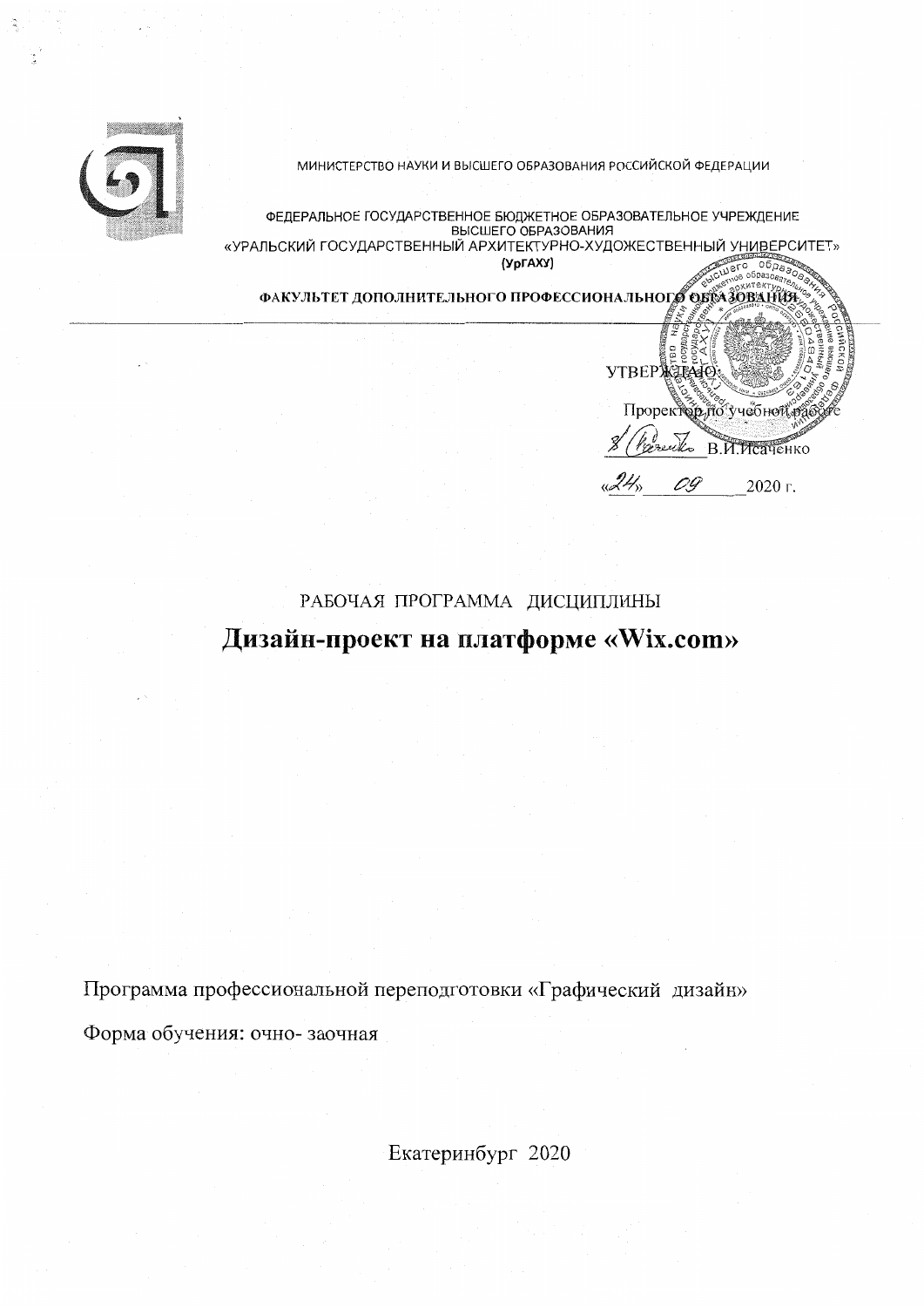#### Место лиспиплины в структуре образовательной программы, связи с другими дисци- $1.1$ плинами.

Лисциплина «дизайн-проект на платформе «Wix.com» входит в проектный модуль дисциплин программы профессиональной перенодготовки «Графический дизайн»

Курс опирается на знания, приобретенные на дисциплине «Основы композиции», «Дизайн цвета», «Основы шрифтографики», «Дизайн визуальных визуальных коммуникаций», «Теория коммуникаций».

Достигнутый в ходе изучения рассматриваемой дисциплины уровень профессиональной подготовки является необходимым для дальнейшего освоения дисциплины проектного и профессиональнотехнического модуля: дизайн-проект «Дизайн в рекламе», «Современная продающая упаковка».

 $\overline{B}$ процессе изучения лисциплины происходит формирование  $\overline{\mathbf{V}}$ обучающихся профессиональных компетенций для выполнения нового вида профессиональной деятельности при закреплении практических навыков, умения и владения основами разработки сайтов, в соответствии с квалификационными требованиями квалификационного справочника по профессии «графический дизайнер

#### $1.2$ Аннотация содержания дисциплины:

профессиональных Освоение дисциплины направлено на формирование компетенций и способствует освоению получения знаний общих принципов и подходов к разработке концепции, структуры сайта, пользовательских сценариев и стиля оформления, умений пользоваться возможностями и ресурсами wix.com в разработке сайтов на основе шаблонов как самостоятельно, так и в кооперации со специалистами в сфере веб-дизайна, владении комплексом информационно-технологических знаний, навыками работы с сетевыми программными продуктами.

#### 1.3 Краткий план построения процесса изучения дисциплины:

Процесс изучения дисциплины включает лекции и занятия, в рамках которой обучающийся выполняют практические упражнения. При изучении дисциплины дизайн-проект на платформе «Wix.com» применяются формы интерактивного обучения и технологии взаимооценки.

Форма заключительного контроля при промежуточной аттестации - зачет с оценкой.

Оценка по дисциплине носит интегрированный характер, учитывающий результаты оценивания участия обучающихся в аудиторных занятиях, качества и своевременности выполнения практических (графических) упражнений.

#### 1.4. Планируемые результаты обучения по дисциплине:

Достигнутый в ходе изучения рассматриваемой дисциплины уровень профессиональной подготовки является необходимым для дальнейшего освоения дисциплины: «Дизайн рекламы». «Дизайн визуальных коммуникаций», «Дизайна современной продающей упаковки»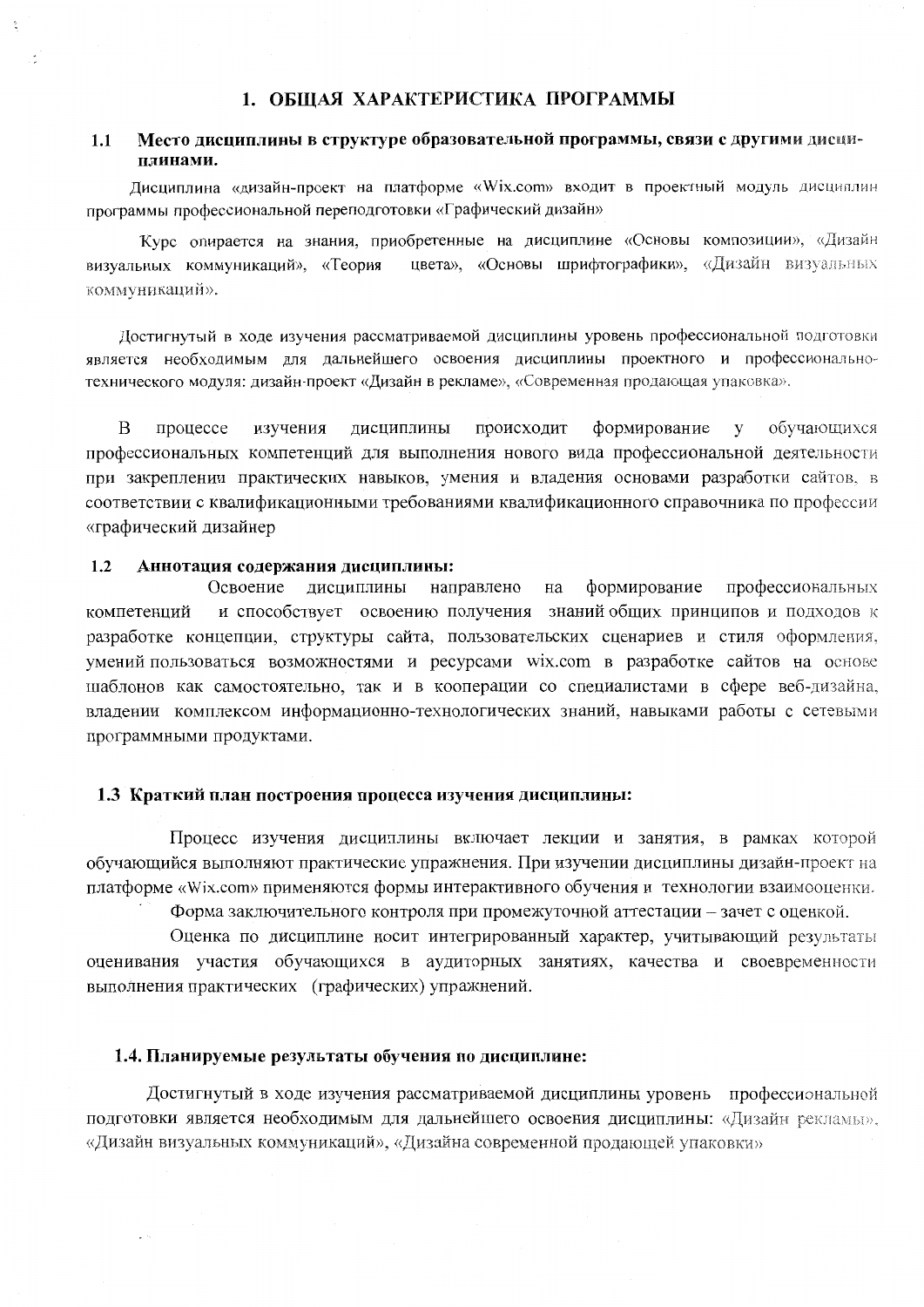Изучение дисциплины является этапом формирования  $\mathbf{y}$ обучающегося НОВЫХ профессиональных компетенций и получении возможности продемонстрировать следующие результаты:

использовать информационные ресурсы: современные информационные Способность технологии и графические редакторы для реализации и создания документации по дизайнпроектам  $(IIK-10)$ 

Способность применять методы научных исследований при создании дизайн-проектов и обосновать новизну собственных концептуальных решений (ПК-12)

Результаты освоения дисциплины направлены на формирование профессиональных компетенций и получении возможности продемонстрировать следующие результаты:

- знать общие принципы и подходы к разработке концепции, структуры сайта, пользовательских сценариев и стиля оформления, допечатных процессов, современные компьютерные технологии, необходимые для подготовки дизайн-проекта к отправке в типографию

- уметь пользоваться возможностями и ресурсами wix.com в разработке сайтов на основе шаблонов как самостоятельно, так и в кооперации со специалистами в сфере веб-дизайна (ОК-14);

- владеть комплексом информационно-технологических знаний, навыками работы с сетевыми программными продуктами

### 1.5. Объем диспиплины

Нормативная трудоемкость обучения по данной программе - 32 часов.

## 2. Содержание дисциплины

### Раздел 1. Лекционный курс «Основы проектирования сайтов».

Тема 1. Вводная лекция, основные понятия. Социальные функции сетевых продуктов. Ведущая роль сетевых коммуникаций в современном обществе.

Тема 2. Основы юзабилити. Разработка структуры сайта на основе пользовательских сценариев.

Тема 3. Функции и основные типы верстки страниц сайта. Хедер, футер, рабочая зона, меню и другие элементы веб-страниц.

Тема 4. Главная (домашняя) страница сайта. Понятие «базовой метафоры». Приемы и концепции компоновки главной страницы.

- Тема 5. Подготовка текстографических материалов и видео для импорта на страницы сайта. Возможности анимации элементов страниц.

Тема 6. Использование элементов стилизации, выбор шаблона, основы формирования цветографического «пространства» сайта. Соотношение функционального и «имиджевого» в разработке и адаптации веб-продуктов.

# Раздел 2. Практические занятия «Проектирование сайтов на основе конструктора wix». Темы практических занятий.

Тема 1. Креативное веб-резюме и портфолио специалиста. Концепция.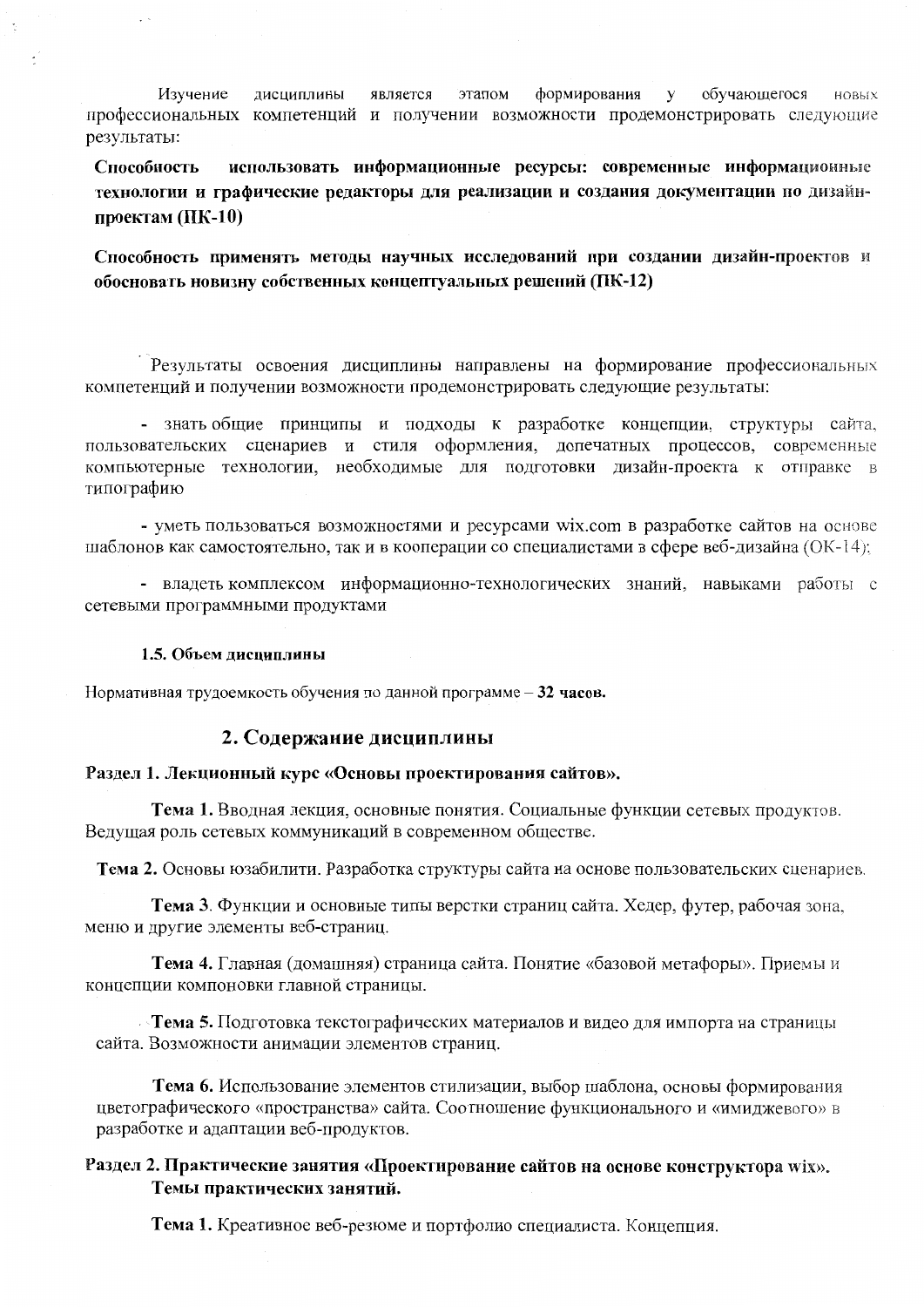Тема 2. Создание постраничной структуры (дерева) персонального сайта.

• Тема 3. Импорт текстографики и размещение видео, компоновка содержания страниц персонального сайта.

Тема 4. Настройка и адаптация цветографического «пространства» по пользовательскому сценарию.

Тема 5. Настройка SEO, публикация и управление сайтом.

# 3. Распределение часов дисциплины по темам и видам учебных занятий

| Раздел дисциплины,                                                                                                                                                                                                    | <b>BCETO</b> | Аудиторные<br>занятия (часы) |                     | Формы текущего<br>контроля успеваемости |
|-----------------------------------------------------------------------------------------------------------------------------------------------------------------------------------------------------------------------|--------------|------------------------------|---------------------|-----------------------------------------|
| тема                                                                                                                                                                                                                  | часов        | Лекции                       | Практич.<br>занятия |                                         |
| Раздел 1. Лекционный курс.                                                                                                                                                                                            | 12           | 4                            | 8                   |                                         |
| Тема 1. Вводная лекция, основные понятия.<br>Социальные функции сетевых продуктов.<br>Ведущая роль сетевых коммуникаций в<br>современном обществе.                                                                    | 1            | 1                            |                     | Текущий опрос                           |
| Тема 2. Основы юзабилити. Разработка<br>структуры сайта на основе пользовательских<br>сценариев.                                                                                                                      | 4            |                              | $\overline{4}$      | Прак. Раб. №1                           |
| Тема 3. Функции и основные типы верстки<br>страниц сайта. Хедер, футер, рабочая зона, меню<br>и другие элементы веб-страниц.                                                                                          | 1            | 1                            |                     | Текущий опрос                           |
| Тема 4. Главная (домашняя) страница сайта.<br>Понятие «базовой метафоры». Приемы и<br>концепции компоновки главной страницы.                                                                                          | 1            | 1                            |                     | Текущий опрос                           |
| Тема 5. Подготовка текстографических<br>материалов и видео для импорта на страницы<br>сайта. Возможности анимации элементов<br>страниц.                                                                               | 1            | 1                            |                     | Текущий опрос                           |
| Тема 6. Использование элементов стилизации,<br>выбор шаблона, основы формирования<br>цветографического «пространства» сайта.<br>Соотношение функционального и «имиджевого»<br>в разработке и адаптации веб-продуктов. | 4            |                              | 4                   | Прак. раб.№ 2                           |
| Раздел 2. Практические занятия.<br>«Проектирование сайтов на основе<br>конструктора wix».                                                                                                                             | 20           |                              | 20                  |                                         |
| Тема 1. Креативное веб-резюме и портфолио<br>специалиста. Концепция.                                                                                                                                                  | 4            |                              | 4                   | ∏ракт. раб.№ 3                          |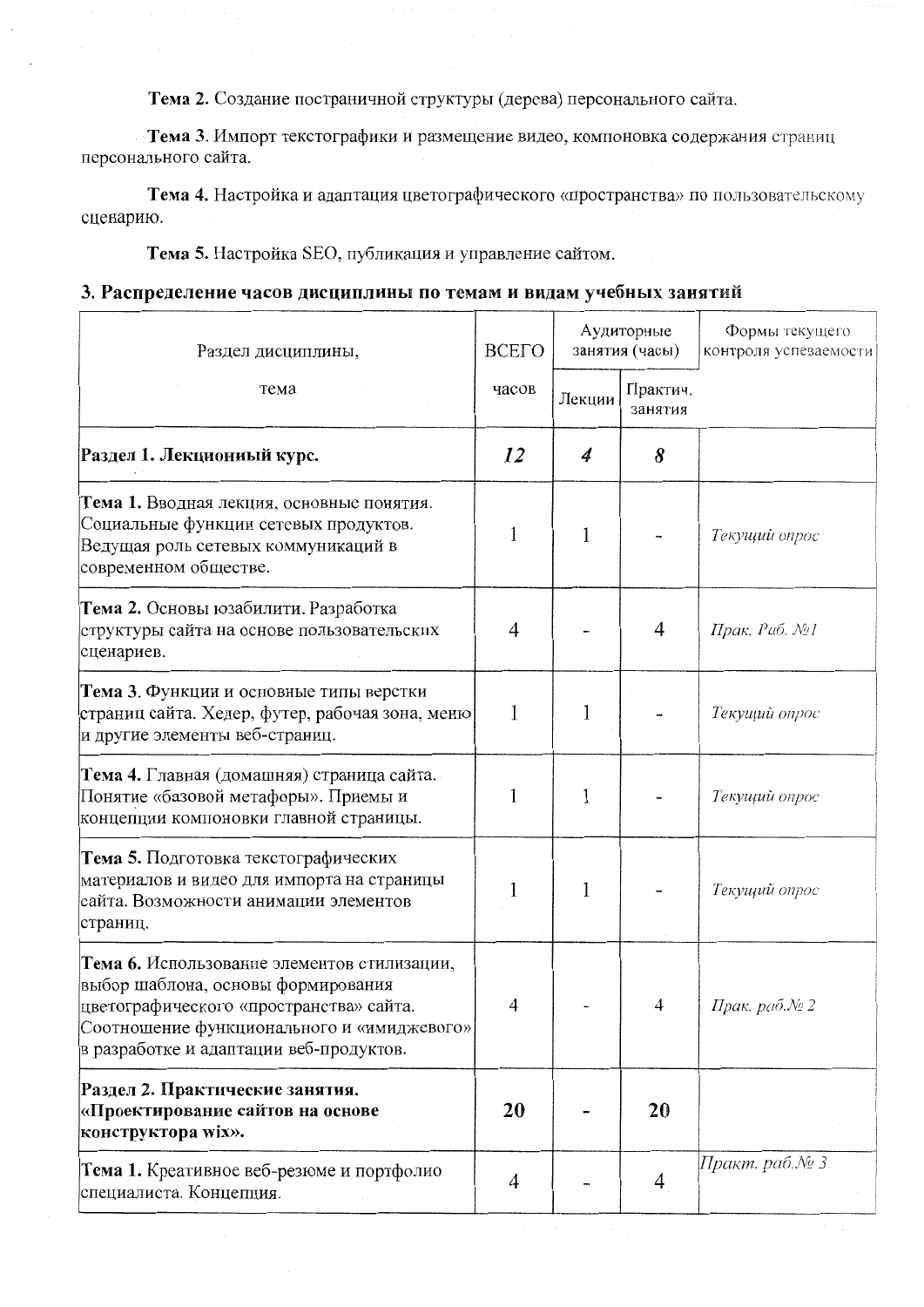| Тема 2. Создание постраничной структуры<br>(дерева) персонального сайта.                                  | 4  | 4  | ∏ракт .раб.№ 4                       |
|-----------------------------------------------------------------------------------------------------------|----|----|--------------------------------------|
| Тема 3. Импорт текстографики и размещение<br>видео, компоновка содержания страниц<br>персонального сайта. |    |    | Иракт. раб.№ 5                       |
| Тема 4. Настройка и адаптация<br>цветографического «пространства» по<br>пользовательскому сценарию.       | 4  | 4  | ∏ракт. раб.№ 6                       |
| Тема 5. Настройка SEO, публикация и<br>управление сайтом.                                                 | 4  |    | ∏ракт. раб.№ 7                       |
| <b>HTOFO</b>                                                                                              | 32 | 28 | Курсовой проект<br>(сайт на wix.com) |

# 4. ПРИМЕРНЫЕ ТЕМЫ ПРАКТИЧЕСКИХ ЗАНЯТИЙ

| № практ.          | Наименование тем                                                                                                                                                                                                                          | Название                                                                                                | Формируемые компетенции                                                                                                                                                                          | Количест            |
|-------------------|-------------------------------------------------------------------------------------------------------------------------------------------------------------------------------------------------------------------------------------------|---------------------------------------------------------------------------------------------------------|--------------------------------------------------------------------------------------------------------------------------------------------------------------------------------------------------|---------------------|
| работы            |                                                                                                                                                                                                                                           | практических работ                                                                                      | (или их части)                                                                                                                                                                                   | во часов<br>занятий |
| Практ.<br>pa6.N21 | Тема 1.2. Основы<br>юзабилити. Разработка<br>структуры сайта на<br>основе пользовательских<br>сценариев.                                                                                                                                  | Схема-концепция<br>пользовательского<br>сценария для сайта -<br>портфолио, архива<br>или онлайн-анкеты. | Обосновывать правильность<br>концептуальных дизайнерских<br>решений<br>Примениние композиционных<br>приемов и стилистических<br>особенностей проектируемого<br>объекта визуальной<br>информации  | 4,0                 |
| Практ.<br>раб.№2  | Тема 1.6. Использование<br>элементов стилизации,<br>выбор шаблона, основы<br>формирования<br>цветографического<br>«пространства» сайта.<br>Соотношение<br>функционального и<br>«имиджевого» в<br>разработке и адаптации<br>веб-продуктов. | Эскизные<br>альтернативные<br>концепции<br>стилистического<br>решения сайта                             | Способность использовать<br>информационные<br>ресурсы:<br>современные<br>информационные<br>технологии и графические<br>редакторы для реализации и<br>создания документации по<br>дизайн-проектам | 4.0                 |
| Практ.<br>pa6.No3 | Тема 2.1 Креативное веб-<br>резюме и портфолио<br>специалиста. Концепция.                                                                                                                                                                 | Генерация идеи-<br>сюжета личного веб-<br>резюме.                                                       | Способность<br>применять<br>методы<br>научных<br>исследований при создании<br>дизайн-<br>проектов<br>И<br>обосновать<br>новизну<br>собственных<br>концептуальных решений                         | 4.0                 |
| Практ.            | Тема 2.2. Создание                                                                                                                                                                                                                        | Разработка<br>альтернативных                                                                            | Обосновывать правильность<br>принимаемых дизайнерских                                                                                                                                            | 4,0                 |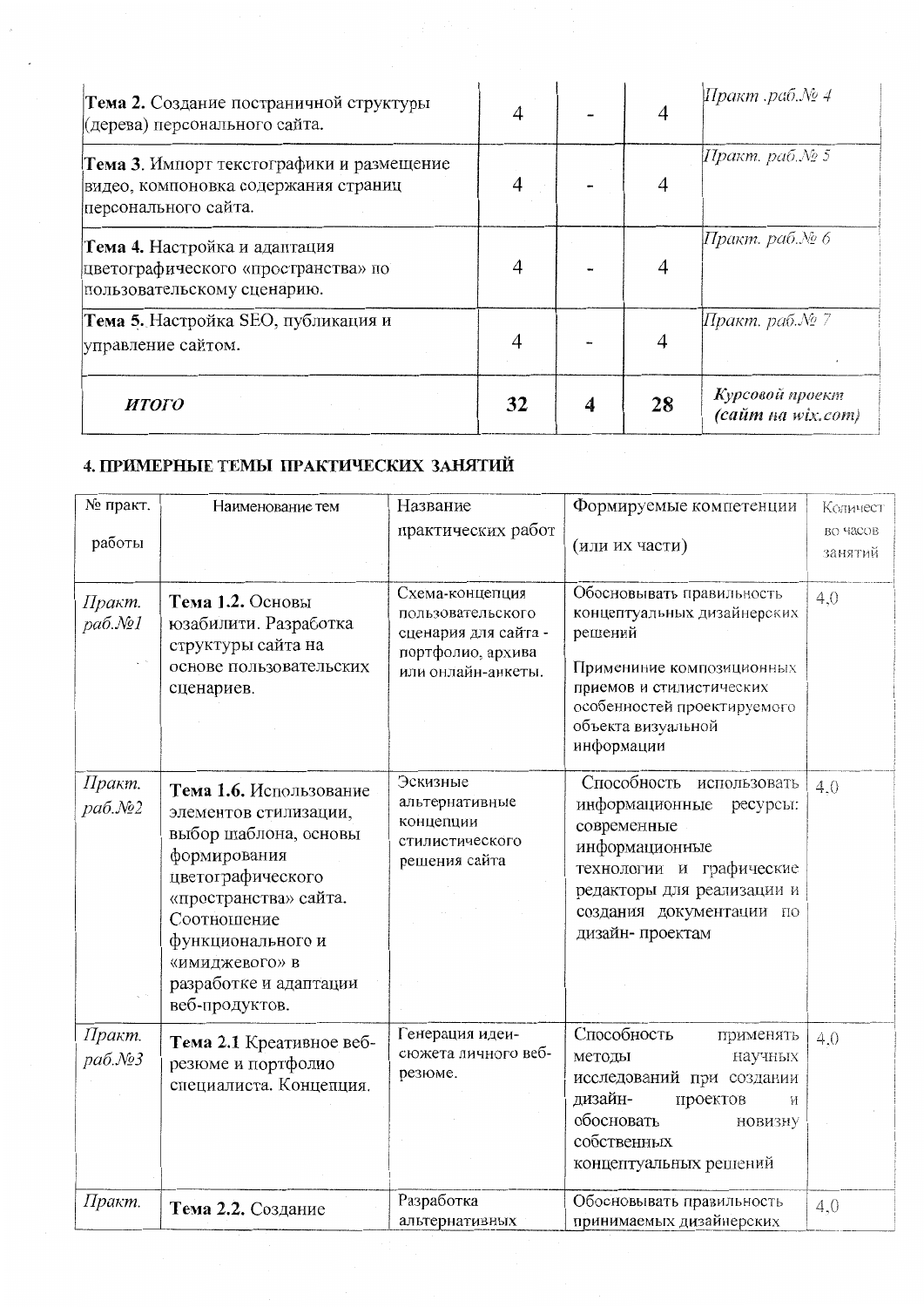| раб.№4            | постраничной структуры<br>(дерева) персонального<br>сайта.                                                           | структур сайта:<br>лендинг с прямыми<br>ссылками или дерево<br>вложенных страниц.                          | решений<br>Определение<br>композиционных приемов и<br>стилистических особенностей<br>проектируемого объекта<br>визуальной информации,<br>Разработка дизайн-макета<br>объекта визуальной<br>информации, идентификации<br>и коммуникации |      |
|-------------------|----------------------------------------------------------------------------------------------------------------------|------------------------------------------------------------------------------------------------------------|----------------------------------------------------------------------------------------------------------------------------------------------------------------------------------------------------------------------------------------|------|
| Практ.<br>pa6.No5 | Тема 2.3. Импорт<br>текстографики и<br>размещение видео,<br>компоновка содержания<br>страниц персонального<br>сайта. | Создание типового<br>текстографического<br>решения (шаблона,<br>фрейма)                                    | Разработка дизайн-макета<br>объекта визуальной<br>информации, идентификации<br>и коммуникации                                                                                                                                          | 4,0  |
| Практ.<br>раб.№6, | Тема 2.4. Настройка и<br>адаптация<br>цветографического<br>«пространства» по<br>пользовательскому<br>сценарию.       | Генерация<br>альтернативных<br>цветографических<br>решений<br>для<br>заданного<br>функционала<br>страницы. | Разработка дизайн-макета<br>объекта визуальной<br>информации, идентификации<br>и коммуникации                                                                                                                                          | 8,0  |
|                   | итого                                                                                                                |                                                                                                            |                                                                                                                                                                                                                                        | 28,0 |

# 4.1. Контрольные вопросы

- Основные типы сетевых ресурсов.
- Интерактивность в сетевых коммуникациях
- Преимущества и недостатки полноэкранных и мобильных интерфейсов
- Принципы использования анимации в интерфейсах
- Пользовательский сценарий и алгоритм в интерфейсе
- Имиджевые коммуникации, глобальный консьюмеризм

• Взаимодействие визуального образа и программируемых алгоритмов в проектировании интерактивных сред и объектов

• Инфографика: принципы проектирования, функции и стиль

• Особенности функкционирования и визуального оформления интерфейса в зависимости от целей пользователя: навигация, поиск, мониторин, образование, тренинг, игры, развлечения и др.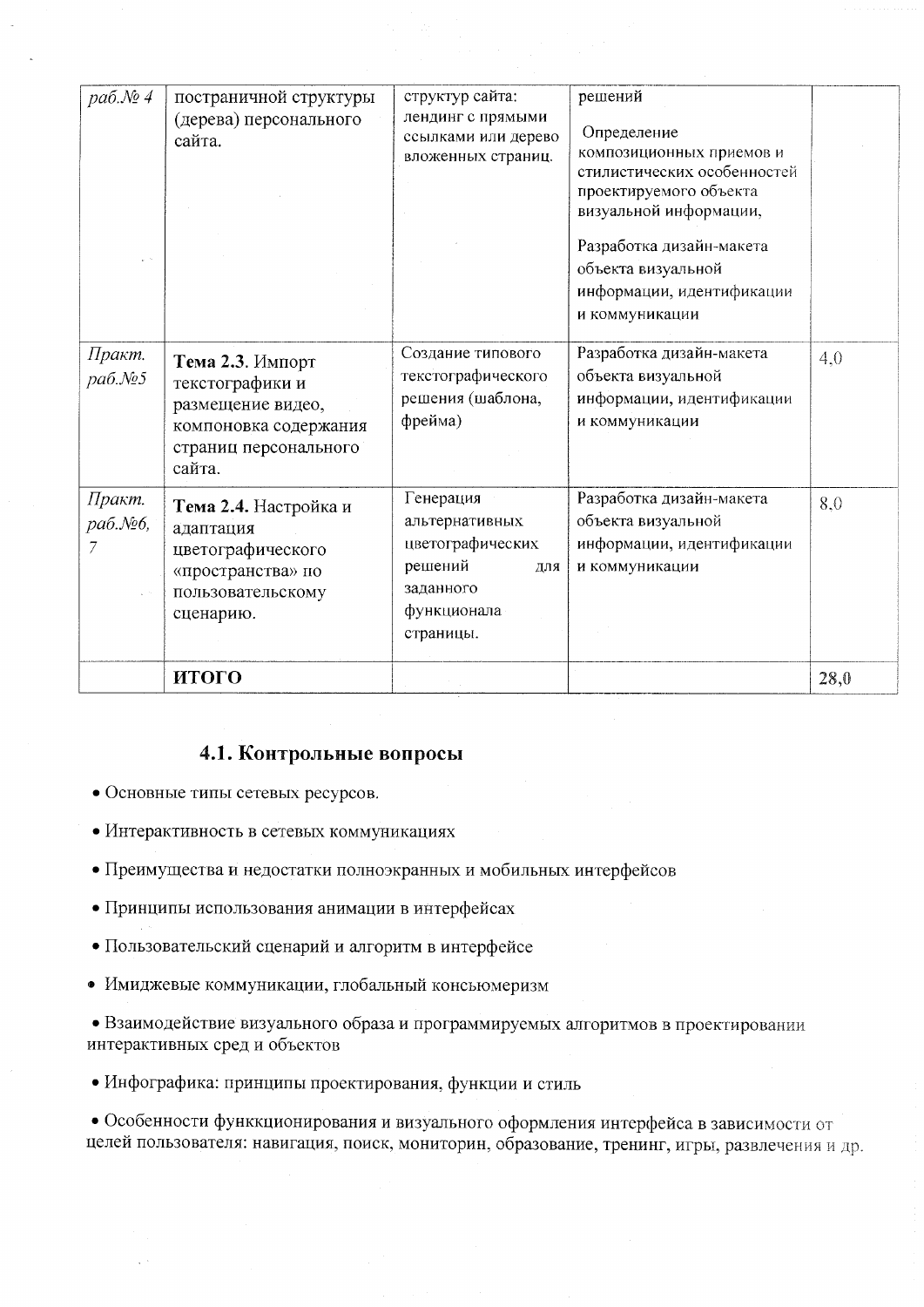#### УЧЕБНО-МЕТОДИЧЕСКОЕ **ИНФОРМАЦИОННОЕ** И **ОБЕСПЕЧЕНИЕ**  $\overline{4}$ . ДИСЦИПЛИНЫ

Реализация программы дисциплины «дизайн-проект на платформе «Wix.com» предполагает использование следующих технологий: традиционные лекционные занятия под руководством преподавателя в аудитории, а также практические онлайн-занятия с разбором конкретных ситуаций.

В учебном процессе используются следующие методы обучения: словесные (индуктивные и репродуктивные, интерактивный «скрайбинг»), наглядные (дедуктивные и наглядно-поисковые, включая сетевую онлайн-работу самостоятельную и с преподавателем), методы стимулирования к процессу обучения (создание эмоционально-нравственных ситуаций, метод предъявления требований, поощрения и наказания), методы контроля и самоконтроля (обсуждения в группе).

Дифференцированный зачет по дисциплине выставляется при условии 90% посещаемости занятий, активной работы в аудитории и выполнения практических зданий (работ).

В случае пропуска занятия или отсутствия активной работы на занятии обучающийся отвечает на вопросы по пропущенным или не отработанным им темам.

Оценка не выставляется обучаемому в случае, если при пропуске занятия или отсутствии работы на нем он не может ответить на вопросы пропущенной или не отработанной им теме, а также при невыполнении практических работ.

### Основная литература

- 1. Желондиевская Л. В. Эмоции графики. Изобразительные и выразительные возможности графических техник: учеб. пособие Л. В. Желондиевская, Е. С. Чуканова. - М.: Квадрига, 2009. - $96c$
- 2. История графического дизайна : учеб. пособие / Н. Л. Кузвесова. Екатеринбург : Архитектон, 2015. - 108 с. - Режим доступа в ЭБС "Унив. б-ка online": http://biblioclub.ru/index.php?page=book&id=455462
- 3. Трошина Г. В.Трехмерное моделирование и анимация: учеб. пособие -. Новосибирск: НГТУ, 2010. - Режим доступа: http://biblioclub.ru/index.php?page=book&id=229305&sr=1
- 4. Ульрих К. Интерактивная Web-анимация во Flash М.: ДМК Пресс, 2010. Режим доступа: http://biblioclub.ru/index.php?page=book view&book id=130237
- 5. Флеминг Б. Методы анимации лица. Мимика и артикуляция. М.: ДМК Пресс, 2007. Режим доступа: http://biblioclub.ru/index.php?page=book&id=132134&sr=1
- 6 Макарова Т. В. Основы информационных технологий в рекламе: учеб. пособие / Т. В. Макарова, О. Н. Ткаченко, О. Г. Капустина; под ред. Л. М. Дмитриевой. - М.: ЮНИТИ-ДАНА, 2014. - 271 с.: ил. – Режим доступа: http://biblioclub.ru/index.php?page=book&id=116634&sr=1
- 7 Графический дизайн. Современные концепции: учеб. пособие / под ред. Е. Э. Павловской. М.: Юрайт, 2017. - 183 с. — Режим доступа: www.biblio-online.ru/book/5CF926E6-F85E-4BC7-8AA5-1F51608D8883.
- 8 Барышников Н. В. Основы профессиональной межкультурной коммуникации: учебник / Н. В. Барышников. - М. : Вузовский учебник : ИНФРА-М, 2014. - 368 с. - Режим доступа: http://znanium.com/catalog.php?bookinfo=408974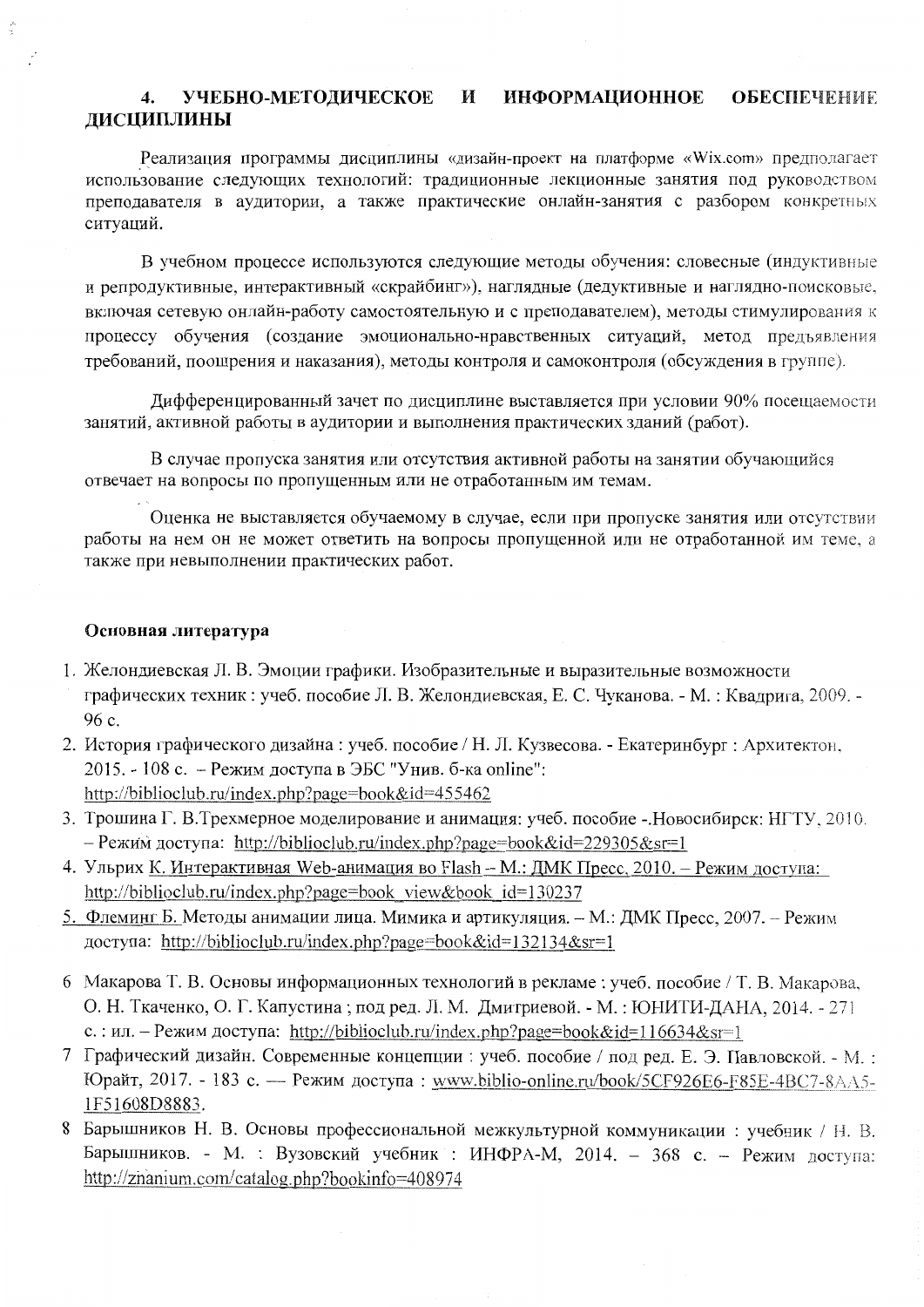9 Компьютерная графика и Web-дизайн / Т. И. Немцова, Т. В. Казанкова, А. В. Шнякин; под ред. Л. Г. Гагариной. - М.: ИНФРА-М: ФОРУМ, 2014. - 400 с.: ил. - Библиогр.: с. 372. - Рек. НМС МИЭТ. - Режим лоступа: http://znanium.com/catalog.php?bookinfo=922641

# Дополнительная литература

Â

 $\mathbb{I}^*$ 

- 1. Буковецкая О. А. Дизайн текста [Электронный ресурс]: шрифт, эффекты, цвет / О. А. Буковецкая.-М.: ДМК Пресс, 2006. – Режим доступа: http://www.studentlibrary.ru/book/ISBN5898180257.html
- 2. Adobe Flash CS5 Professional: официальный учебный курс / ред. М. А. Райтман. М.: Эксмо, 2011.  $-448c$ .
- 3. Платонова, Н.С. Создание компьютерной анимации в Adobe Flash CS3 Professional [Электронный ресурс]/ Н.С. Платонова. - М.: Интернет-Университет Информационных Технологий, 2009. - 112 с. – Режим доступа: http://biblioclub.ru/index.php?page=book&id=233204
- 4. Бесчастнов Н. П. Цветная графика: учеб. пособие М.: ВЛАДОС, 2014. Режим доступа: http://biblioclub.ru/index.php?page=book&id=234837&sr=1
- 5. Бесчастнов Н. П. Портретная графика: учеб. пособие М.: ВЛАДОС, 2006. Режим доступа: http://biblioclub.ru/index.php?page=book&id=56675&sr=1
- 6. Бесчастнов Н. П. Сюжетная графика: учеб. пособие М.: ВЛАДОС, 2012. Режим доступа: http://biblioclub.ru/index.php?page=book&id=116588&sr=1
- 7. Хилько Н. Ф.Педагогика и методика кино-, фото- и видеотворчества: учеб. пособие. -Омск: Омский государственный университет, 2012. - Режим доступа: http://biblioclub.ru/index.php?page=book&id=237483&sr=1
- 8. Пендикова, И.Г. Архетип и символ в рекламе [Электронный ресурс]: учебное пособие / И.Г. Пендикова, Л.С. Ракитина; под ред. Л.М. Дмитриевой. - Москва: Юнити-Дана, 2015. - 303 с. --РЕЖИМ ДОСТУПА: http://biblioclub.ru/index.php?page=book&id=114725
- 9. Publish [Электронный ресурс] : дизайн, верстка, печать. М.: Открытые Системы, 2013. Режим доступа: http://biblioclub.ru/index.php?page=book&id=210942&sr=1
- 10. Крам Р. Инфографика: визуальное представление данных / Рэнди Крам; пер. с англ. О. Сивченко. - СПб. : Питер, 2015. - 384 с.
- $11.$ Смикиклас М. Инфографика: коммуникация и влияние при помощи изображений / М. Смикиклас; пер. с англ. А. Литвинова. - СПб. : Питер, 2014. - 152 с.

# Программное обеспечение и Интернет-ресурсы

 $\sim$ 

intmedia.ru, videofabrika.ru, russianvisualartists.ru, adme.ru, kak.ru, logolounge.com ru.wikipedia.org/wiki/Интерактивность old.russ.ru/netcult/99-06-16/goralik.htm computerra.ru/offline/1999/316/3258/ websoft.ru/db/wb/B1A04995D82EE861C32573830029B1A3/doc.html electroland.net primavend.ru/

Для проведения занятий используется аудитория, оборудованная учебной мебелью (столы, стулья) в соответствии с количеством студентов, в процессе лекционных занятий используется компьютерное оборудование (мультимедийный проектор, экран). лля практических занятий используются ноутбуки..